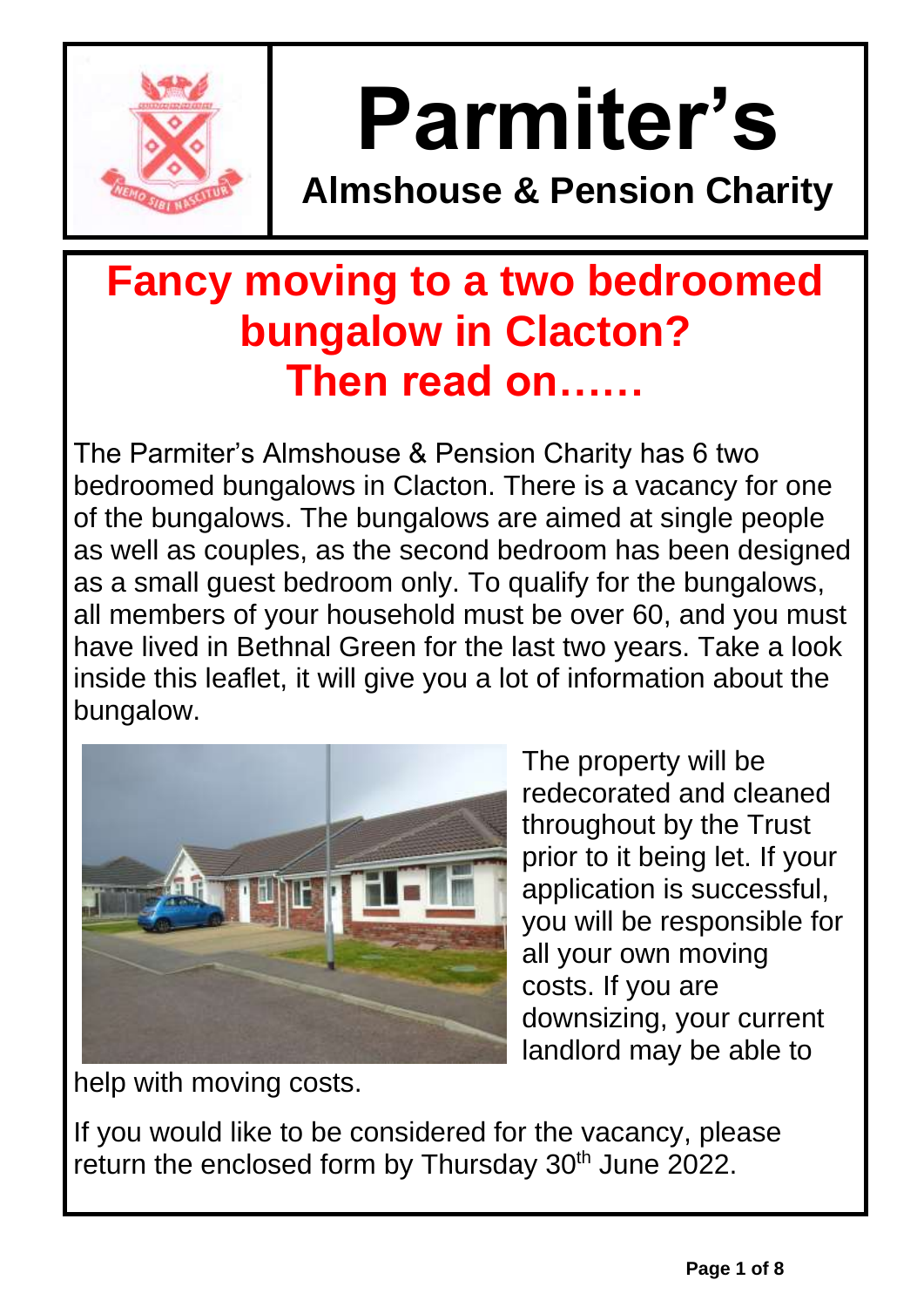#### **Where are they?**

The almshouses are in Great Clacton, Essex. It is part of a private development of less than 50 bungalows, called "The Brambles". The address is Bramble Way, Thorpe Road, Clacton, Essex CO15 4NW.

Great Clacton is set back from the coast but is only 1½ miles from Clacton Pier. Nine of the bus routes in the Clacton area pass through Great Clacton making the short journey to the main area of Clacton manageable, especially now that free bus travel for pensioners has been extended to areas outside London. Great Clacton is where the big Tesco and B&Q are located.

Below are two maps, the one on the left showing the exact location, and the one on the right showing the location of Great Clacton.

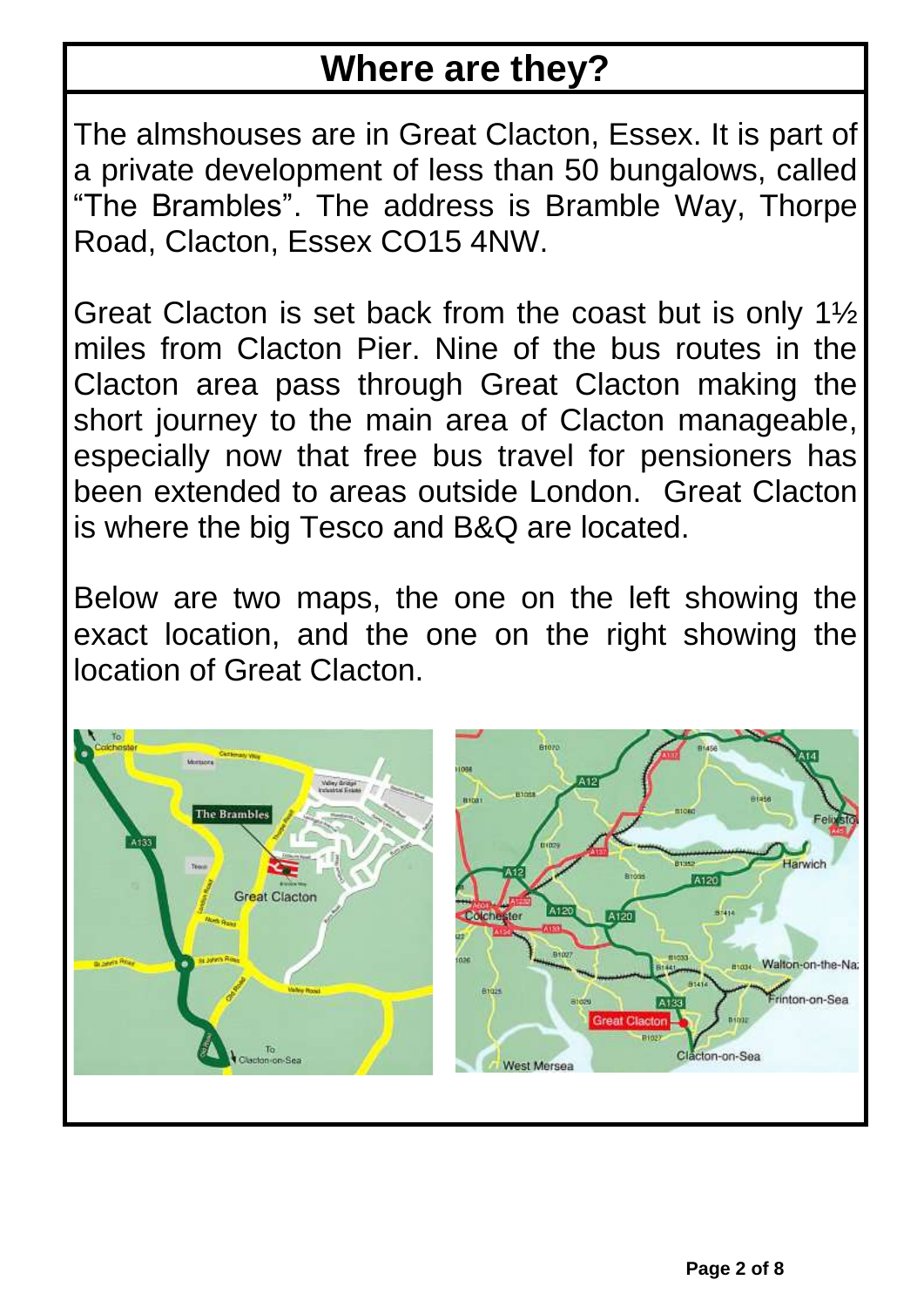## **How big are they?**

Set out below is the layout of the bungalows. They all have two bedrooms, so that they all have a guest bedroom. The measurements on the drawing are metric, but the room sizes in imperial are:

- Kitchen  $-8\frac{1}{4}$  foot by 13 foot or 107 square feet
- Living Room 13½ foot by 13 foot or 175 square feet
- Bedroom 11<sup>3</sup>/<sub>4</sub> foot by 11 foot or 129 square feet
- Guest Bedroom 11<sup>3</sup>/4 foot by 7 foot or 82 square feet



Each Bungalow has a combined toilet and bathroom and a very large walk in cupboard off the hallway.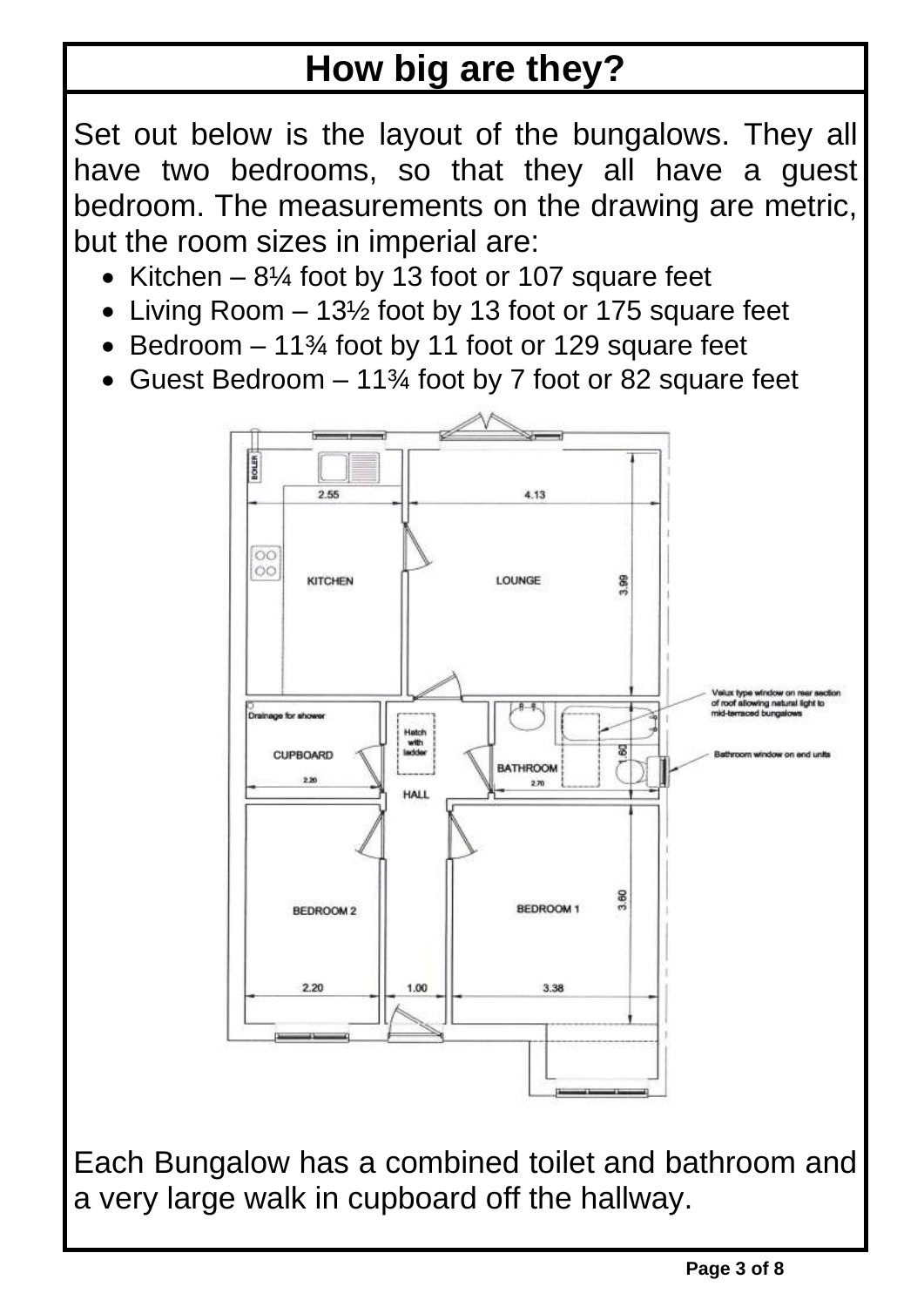#### **What do the almshouses look like inside?**

The almshouses are finished to the same high standards that the surrounding private bungalows have been. Set out below are photos of the living room of one of the bungalows.



The specification for each bungalow is:

- Double glazed windows and doors with five point locking
- Panels to rear garden boundaries
- Outside security lights
- Front garden is paved and rear garden laid to turf
- Plastered ceilings with coving to all rooms
- Internal walls painted in magnolia and woodwork white gloss
- 200mm loft insulation
- Fully carpeted
- Gas fired heating system
- Radiators with individual thermostatic controls
- Smoke detectors
- Hardwood internal doors
- Fitted kitchen units and worktops
- Ceramic tiled floors and part tiled walls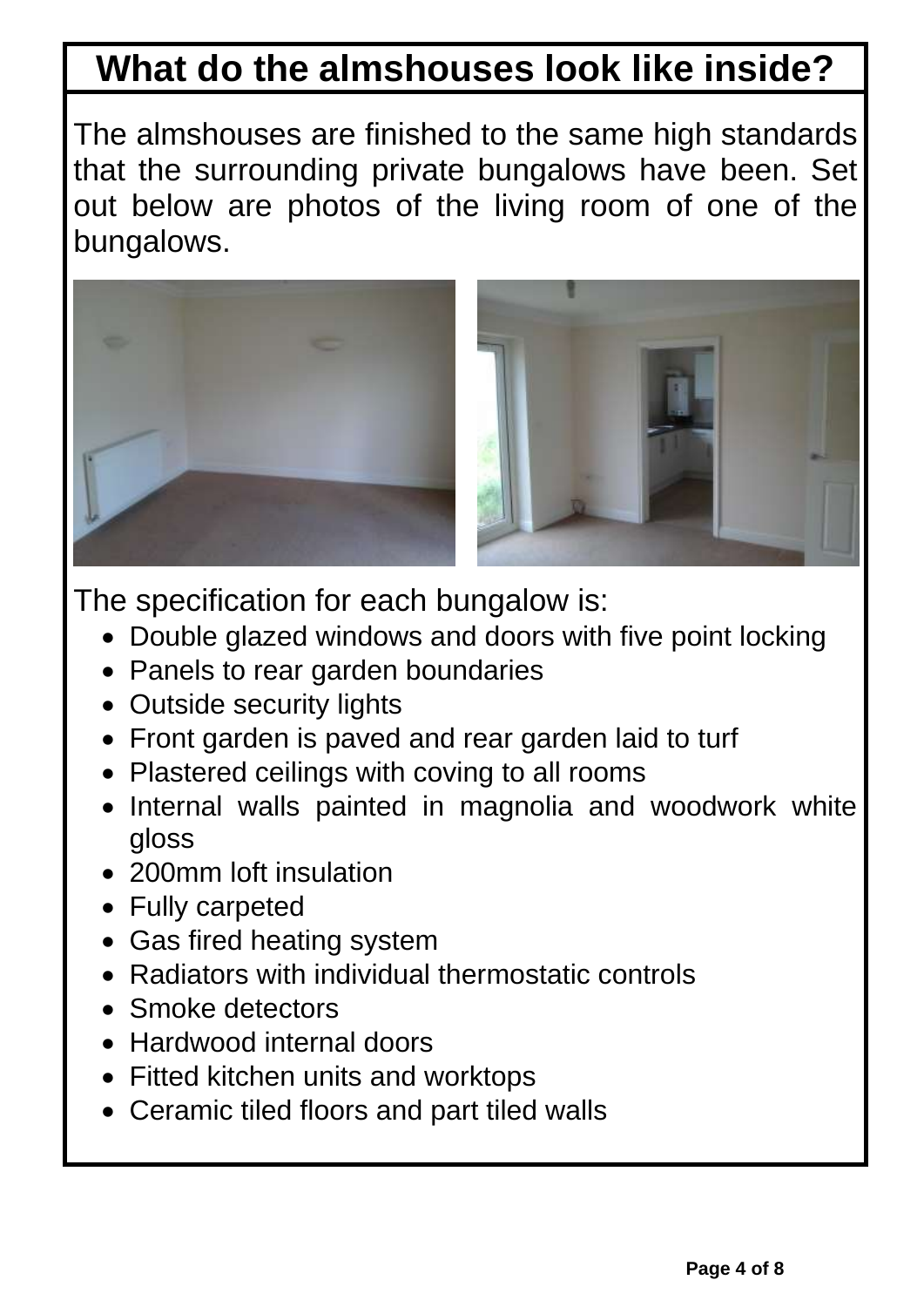Here are some photos of the garden, hallway, bathroom and the bedrooms of one of the bungalows. All the bungalows have the same layout.











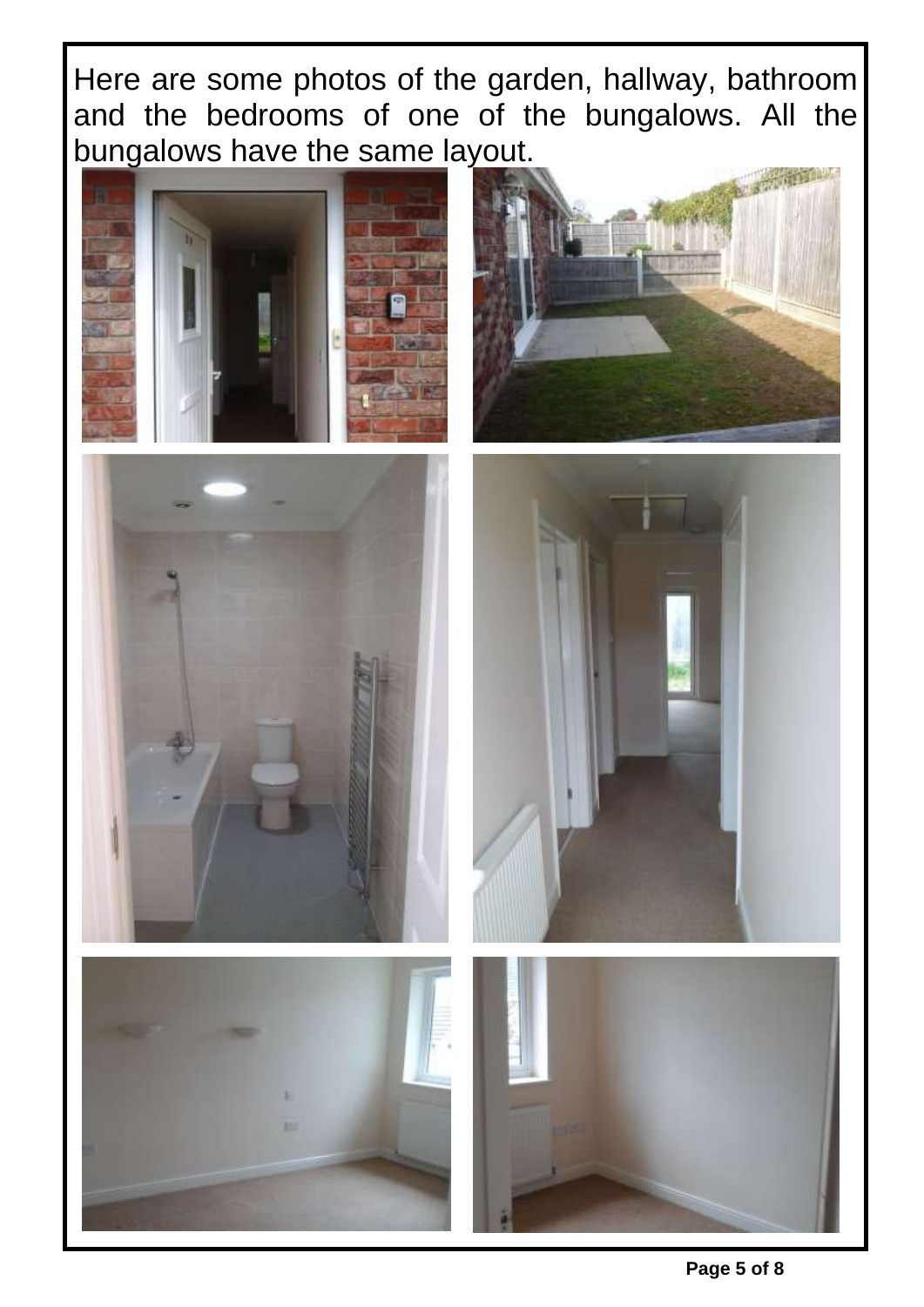## **Who will be looking after the property and what will my outgoings be?**

Parmiter's has arranged for the Trust Partnership to manage these properties on its behalf. This means that any problems you have can be responded to quickly.

The weekly charge for the property for 2020/21 is £128.40 per week. The homes are in the Tendring District Council area. The properties are assessed to be in Council Tax Band C, the monthly cost for 2022/23 is £139.74.

Just as they are from Tower Hamlets Council, Housing Benefit Council Tax discounts, and Council Tax Support are available from Tendring Council, to cover the weekly charge and the Council Tax charges if you are eligible.

Water rates are a separate charge. As the homes were newly built, water is charged through a meter. This is usually better for smaller households, as you only pay for what you use.

The homes are finished to a high energy efficiency standard, heating and hot water should be cheaper than those currently paid on older properties.

#### **Being a Pensioner of the Charity**

The successful applicant will become a pensioner of the Parmiter's Almshouse & Pension Charity. As such you will be paid a twice yearly pension. The current payment is £75. In addition the Trustees arrange for you to receive a Christmas Hamper each year.

Once a year the Trustees visit the Almshouses and take the pensioners out for a meal.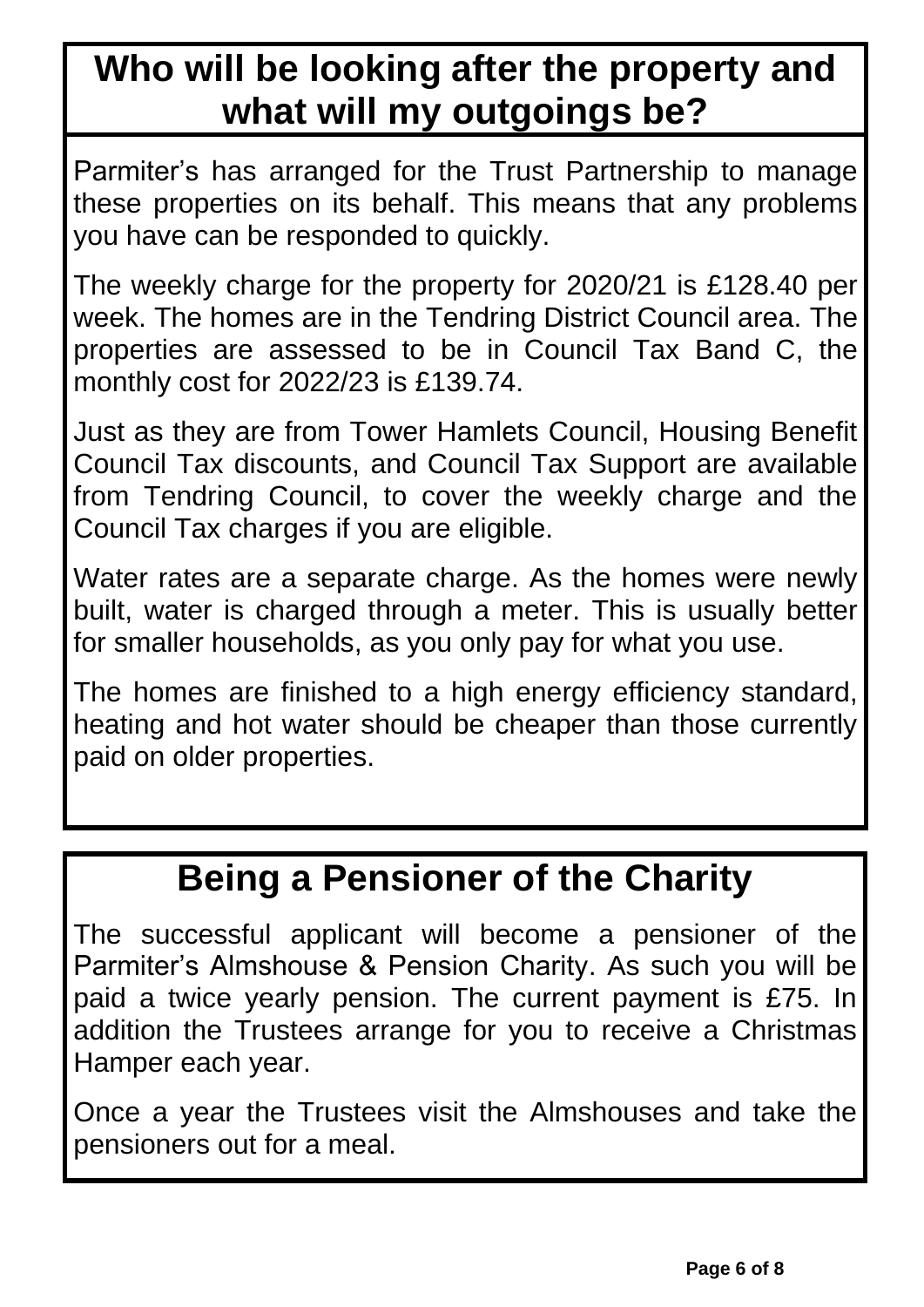#### **What is the Parmiter's Almshouse & Pension Charity?**

The Parmiter's Foundation arose from a Charitable gift in the 1681 will of Thomas Parmiter, a silk merchant who lived in Bethnal Green. The will made provision for "six almshouses in some convenient place upon the waste of Bethnal Green and further, for the building of one free school houses or room, wherein ten poor children of the hamlet of Bethnal Green may be taught to read or write."

From these small beginnings and with the help of other legacies and gifts over the centuries, the Parmiter's Foundation has continued its charitable work in accordance with the will of Thomas Parmiter. The first Parmiter's School and Almshouses were opened off Brick Lane in 1722. The School moved to larger premises in Parmiter Street in 1839 and then to Approach Road in 1887 (the site of the present Raines School). In 1977, Parmiter's School moved from Bethnal Green to Garston in Hertfordshire.

Parmiter's Almshouses also moved to Parmiter Street in 1839, where they remained in use until they were destroyed by enemy action during the Second World War. Parmiter's Almshouse and Pension Charity now provides support for approximately 150 Bethnal Green pensioners in the form of a supplementary pension, meals out and outings. Since the Second World War, the Trustees had tried to find a replacement site, and work was completed on six almshouses, in Clacton, in October 2010.

The Charity's governing document is the Scheme of the Charity Commissioners dated 28<sup>th</sup> January 2008.